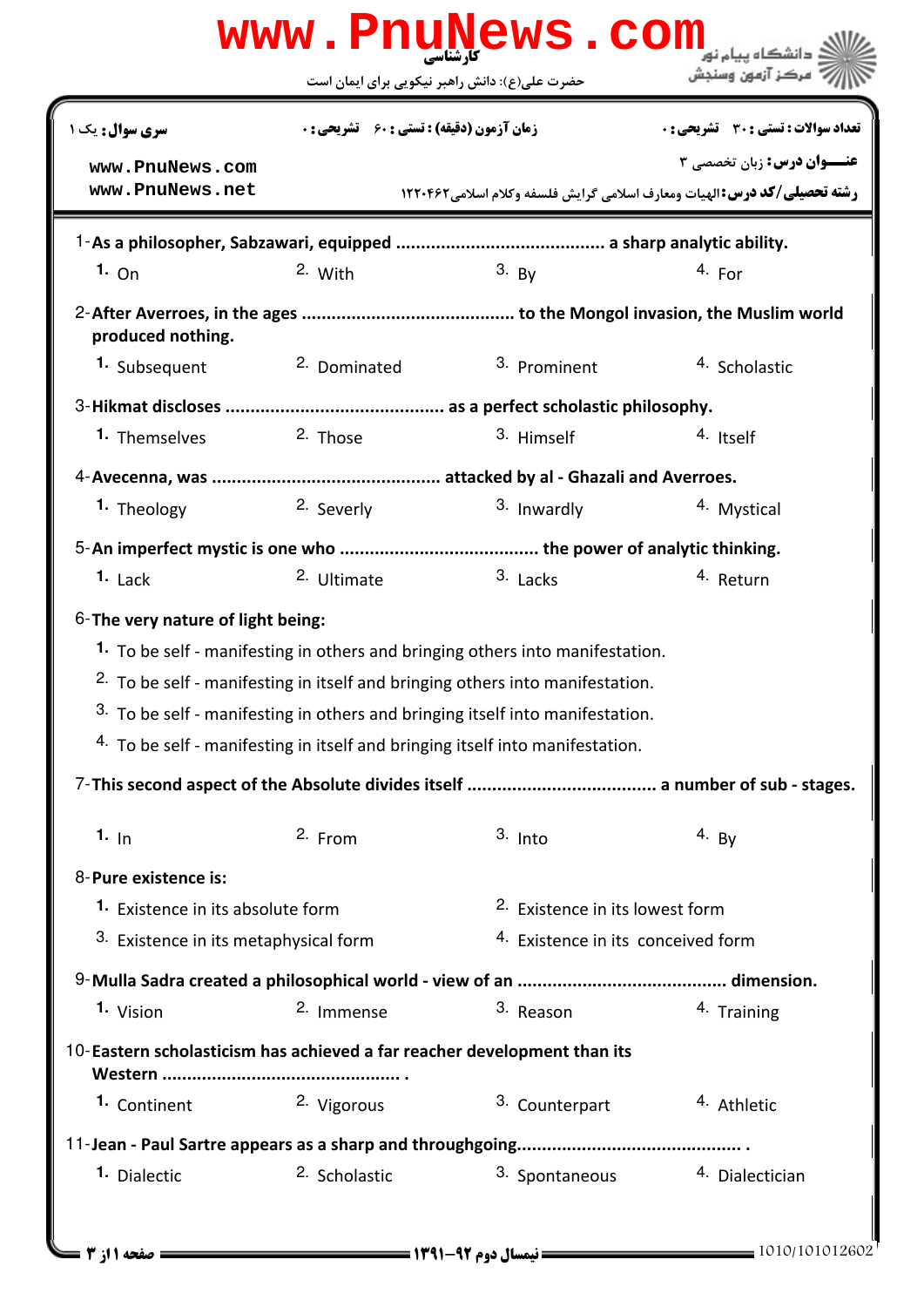|                                                                                   | <b>www . PNUN</b><br>کارشناسی<br>حضرت علی(ع): دانش راهبر نیکویی برای ایمان است | <b>ews.com</b>                           | دانشگاه پیام نو <mark>ر</mark><br>مركز آزمون وسنجش                                                            |  |  |  |
|-----------------------------------------------------------------------------------|--------------------------------------------------------------------------------|------------------------------------------|---------------------------------------------------------------------------------------------------------------|--|--|--|
| <b>سری سوال :</b> یک ۱                                                            | <b>زمان آزمون (دقیقه) : تستی : 60 ٪ تشریحی : 0</b>                             |                                          | تعداد سوالات : تستي : 30 ٪ تشريحي : 0                                                                         |  |  |  |
| www.PnuNews.com<br>www.PnuNews.net                                                |                                                                                |                                          | <b>عنــوان درس:</b> زبان تخصصی ۳<br>رشته تحصیلی/کد درس: الهیات ومعارف اسلامی گرایش فلسفه وکلام اسلامی ۱۲۲۰۴۶۲ |  |  |  |
|                                                                                   |                                                                                |                                          |                                                                                                               |  |  |  |
| <sup>1.</sup> Evidence                                                            | 2. Evident                                                                     | 3. Unplanned                             | 4. Importance                                                                                                 |  |  |  |
| 13-'Primary' means:                                                               |                                                                                |                                          |                                                                                                               |  |  |  |
| 1. Basic                                                                          | 2. Authority                                                                   | 3. Expressly                             | 4. Extremely                                                                                                  |  |  |  |
|                                                                                   |                                                                                |                                          |                                                                                                               |  |  |  |
| <sup>1</sup> Elaboration                                                          | <sup>2.</sup> External world                                                   | <sup>3.</sup> Consciousness              | 4. Preconceptual                                                                                              |  |  |  |
| existence and quiddity.                                                           |                                                                                |                                          |                                                                                                               |  |  |  |
| 1. Fundamentality                                                                 |                                                                                | <sup>2.</sup> Rational analysis          |                                                                                                               |  |  |  |
| 3. Diversity                                                                      |                                                                                | 4. Fundamental reality                   |                                                                                                               |  |  |  |
|                                                                                   |                                                                                |                                          |                                                                                                               |  |  |  |
| <b>1.</b> Be summarized <sup>2.</sup> Summarize                                   |                                                                                |                                          | 3. Summarizing 4. Be summarizes                                                                               |  |  |  |
| qualification happen in the external world.                                       |                                                                                |                                          |                                                                                                               |  |  |  |
| 1. Thingness                                                                      |                                                                                | 2. Secondary intelligibles               |                                                                                                               |  |  |  |
| 3. Predict - quality                                                              |                                                                                | 4. Primary intelligible                  |                                                                                                               |  |  |  |
| 18-In the "world of reality":                                                     |                                                                                |                                          |                                                                                                               |  |  |  |
| 1. Quiddity precedes existence                                                    |                                                                                | <sup>2.</sup> Quiddity occurs in reality |                                                                                                               |  |  |  |
| 3. Existence precedes quiddity                                                    |                                                                                | 4. Quiddity is existence                 |                                                                                                               |  |  |  |
|                                                                                   |                                                                                |                                          |                                                                                                               |  |  |  |
| <sup>1.</sup> Multiplicity                                                        | 2. Attributing                                                                 | 3. Presence                              | 4. Extraordinary                                                                                              |  |  |  |
|                                                                                   |                                                                                |                                          |                                                                                                               |  |  |  |
| 1. Definition                                                                     | 2. Fabulous                                                                    | 3. Demonstration                         | 4. Happening                                                                                                  |  |  |  |
| 21-This remarkable fact became the main preoccupation of the Muslim philosophers. |                                                                                |                                          |                                                                                                               |  |  |  |
| "Main" is:                                                                        |                                                                                |                                          |                                                                                                               |  |  |  |
| <sup>1.</sup> Noun                                                                | 2. Adjective                                                                   | 3. Verb                                  | 4. Adverb                                                                                                     |  |  |  |
|                                                                                   |                                                                                |                                          |                                                                                                               |  |  |  |
| 1. Explicitly                                                                     | 2. Inclusive                                                                   | 3. Phenomenon                            | 4. Imaginary                                                                                                  |  |  |  |